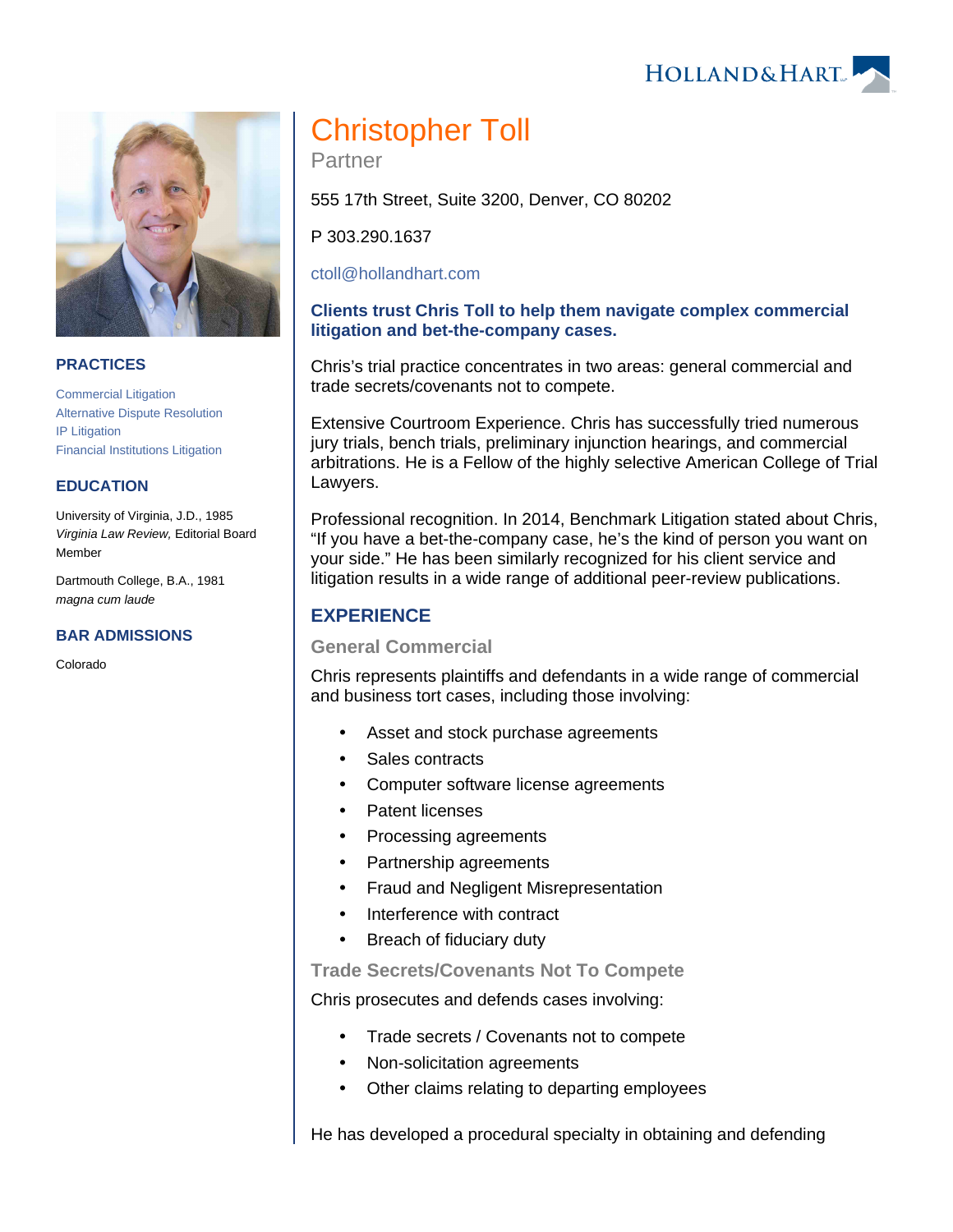HOLLAND&HART

temporary restraining orders and preliminary injunctions in this category of cases.

# **CLIENT RESULTS**

**General Commercial**

Obtained a \$1.7 million jury verdict, including \$525,000 in punitive damages, in a federal court trial for fraudulent concealment, negligent misrepresentation, and breach of contract.

Obtained defense verdict after two-week federal court jury trial for \$22 million involving claims of fraud and breach of a computer software license agreement.

Obtained partial summary judgment dismissing \$32 million in claimed lostprofits damages.

Served as bank counsel in receivership of \$25 million agricultural operation.

Obtained an \$800,000 American Arbitration Association award following a week-long hearing concerning fraud in the sale of a business.

Successfully defended counterclaims for breach of fiduciary duty in a week-long jury trial; award of all attorneys' fees affirmed on appeal.

Obtained defense verdict in two-week federal court jury trial for alleged abuse of process.

Successfully defended claim for alleged breach of patent license agreement in two-week federal court bench trial.

Obtained preliminary injunction preventing opposing party from terminating sale of goods contract with client.

Obtained two arbitration awards for partnership in health care industry awarding liquidated damages for competition.

Obtained defense award following week-long trial concerning alleged violations of Colorado Common Interest Ownership Act.

Obtained preliminary injunction preventing termination of asset purchase agreement for conveyance of telecommunication assets.

#### **Trade Secrets/Covenants Not-to-Compete**

Obtained a preliminary injunction that closed the business of a company misappropriating client's trade secret product designs and business strategies.

Obtained two preliminary injunctions drastically limiting a competitor's ability to raid client's employees.

Obtained temporary restraining order in state court preventing breach of